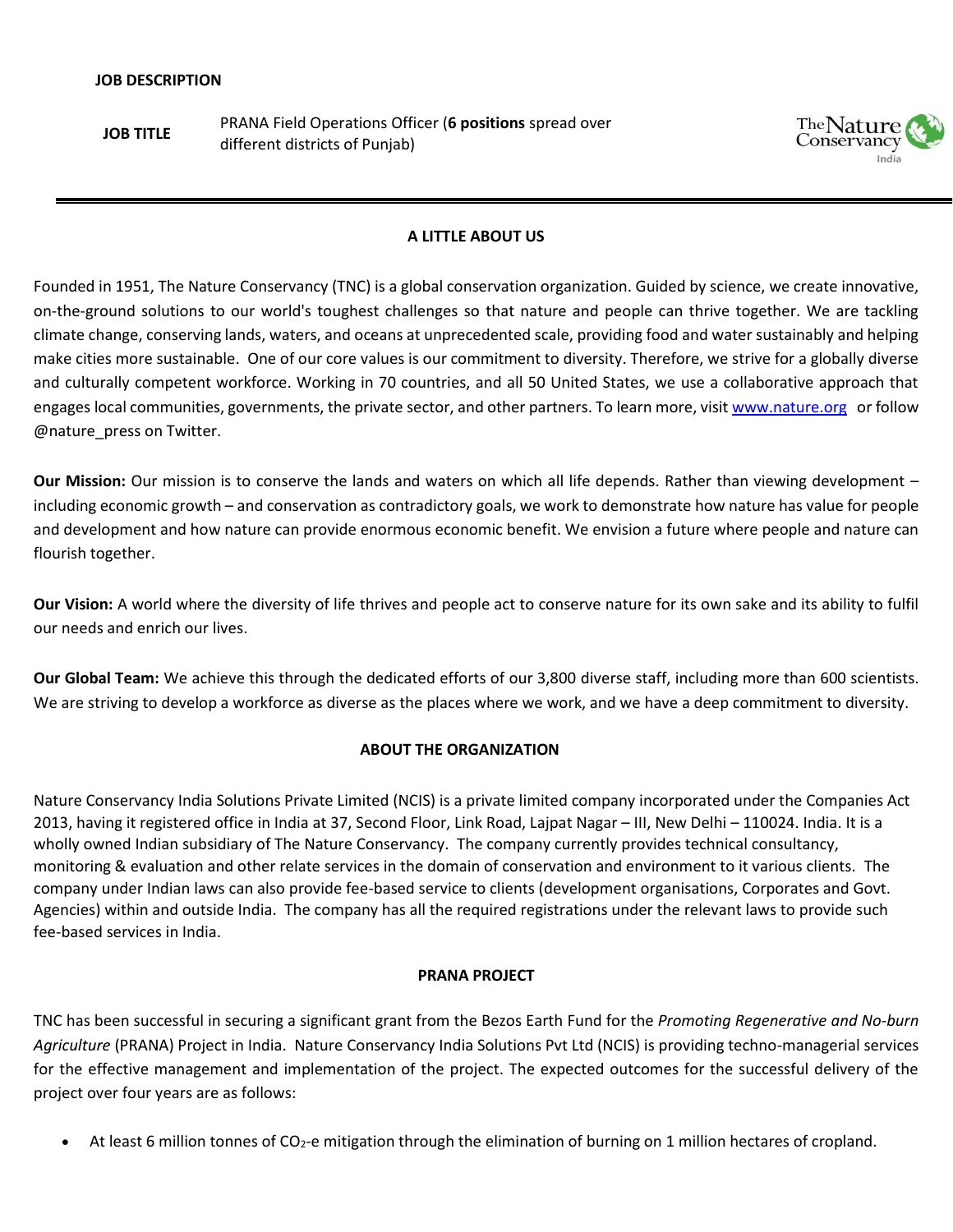- At least 250,000 farmers adopt zero-burn cropping systems.
- 500 billion litres of water saved from enhanced soil health and better agronomic practices.
- A pilot financial instrument that incentivizes farmers to adopt no-burn practices to reduce greenhouse gas emissions.

## **YOUR POSITION WITH TNC**

Working under the overall guidance and supervision of the PRANA Field Operations Manager, The PRANA Field Operations officer will oversee all aspects of the PRANA project field implementation in Punjab. The role will be including science, stewardship and community relations, pilot implementations and scaling-up of successful technologies and strategies, through active engagement with local farmers and other relevant stakeholders. Seeking to ensure the project achieves PRANA's objective to help transition 250,000 farmers into no-burn practices of crop residue management (CRM) and reducing the residue burning in Northwest India by 1 million hectares by June 2025, within the specified timeframe and budget.

The PRANA Field Operations Officer is responsible for coordinating the PRANA field operations in Punjab, by supervising a team of field staff and monitoring field activities of the project-implementing partners. They provide technical support to the PRANA Project Director in the development of annual work plans in support of the above-mentioned project objectives and overall conservation priorities of Punjab. They establish and maintain relationships with local stakeholders (including government, private sector, academia, farmer associations, local NGOs and community-based organizations) and supervise the overall project outreach to farmers and other project participants/beneficiaries. This is a 4-year funded position, with the possibility for extension subject to funding and meeting project outcomes. The location for this position is Punjab with extensive travel within the state and to New Delhi. This is a local hire, and no immigration or visa support offered with this position.

#### **ESSENTIAL FUNCTIONS**

The PRANA Field Operations Officer is accountable for the proper implementation and effectiveness of the project activities implemented in Punjab. They provide and are responsible for technical, program and operational support to PRANA field operations. They lead, supervise, and provide guidance to a local team in support of the PRANA field operations, conservation efforts, and builds strategic, scientific, and technical capacity in the field. They serve as the PRANA liaison to local Punjab-based stakeholders, including local government agencies, other conservation organizations, foundations, farmer associations, community-based organizations and other local stakeholders. In coordination with the Policy and Partnerships Manager, they facilitate and build partnerships and relationships across various stakeholder groups in Punjab in support of PRANA and TNC. They work closely with the Field operations Manager, the Policy and Partnerships Manager, and the MEL Manager; in identifying and resolving technical, policy and programmatic issues and to create enabling conditions for the project success. They identify and share innovations in Crop Residue Management (CRM) solutions and best practices enhancements that better address the project objectives and include the natural system needs and community support for conservation. They negotiate complex and innovative collaborations and agreements with local government agencies and other local stakeholders. They establish TNC as a major conservation partner with farmers and communities, specifically within Punjab.

#### **RESPONSIBILITIES & SCOPE**

- Works with the PRANA Field Operations Manager and the PRANA field team for adaptively managing field operations while developing field and scaling strategies to complement the existing strategy. Responsible for elevating challenges and creating enabling conditions for opportunities to implement work in the field including the coordination of field operations with key partners.
- Serves as key member of the PRANA team who bridges project field implementation with the Project team and other organizational staff in New Delhi.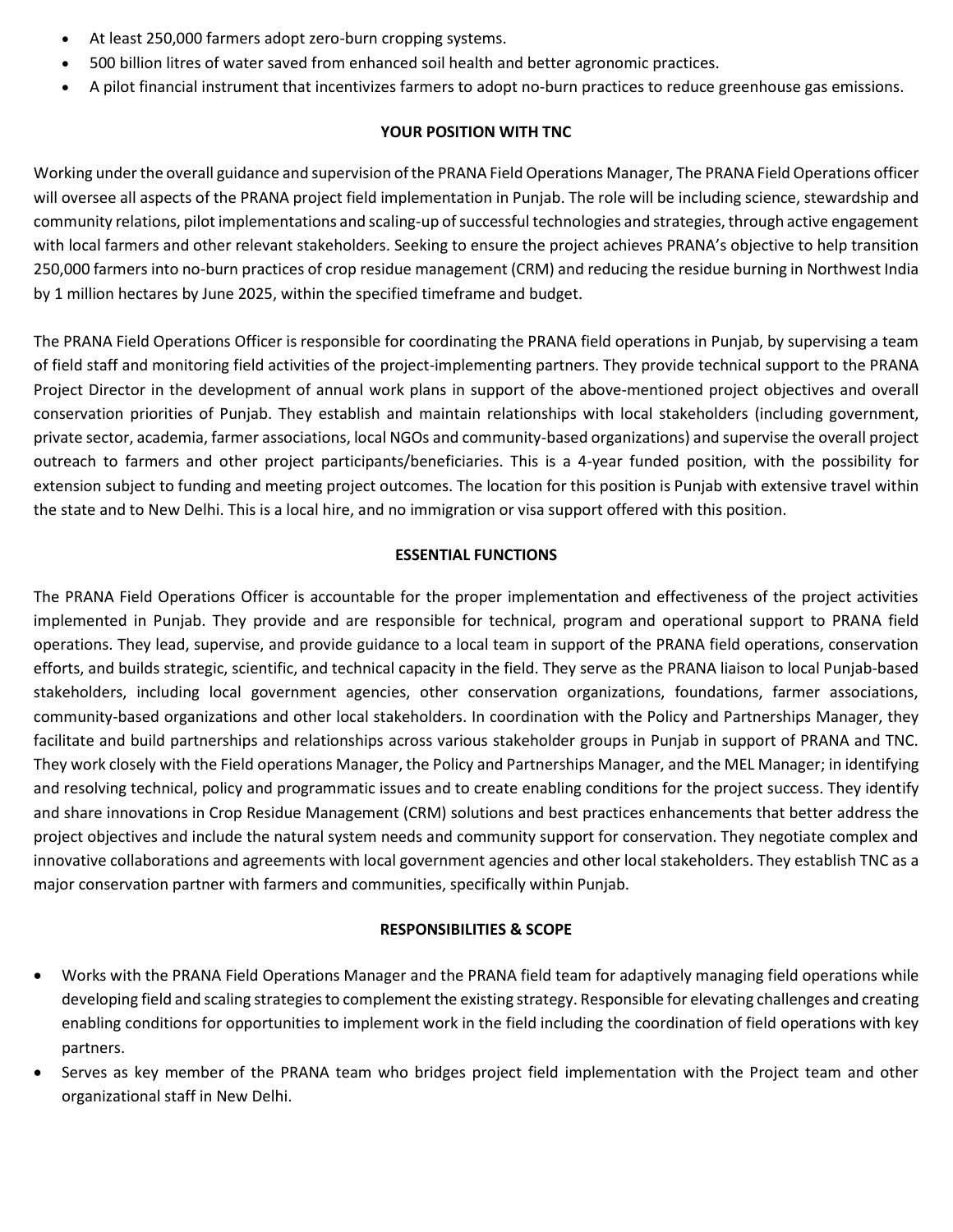- Builds, facilitates and manages partnerships and relationships across PRANA project stakeholders in Punjab, while scoping and identify new partnerships and potential additional projects related to the overall zero-burn crop and other PRANA project strategies. Works in close partnership with the Policy and Partnership manager to identify and manage local government relationships.
- Supervises PRANA field staff at remote locations and responsible for field team engagement, the alignment of their activities with the PRANA project strategy and annual work plans, and staff development and retention.
- Liaisons with the field implementation partners and provides guidance to their field teams where applicable.
- Ensures quality control and monitors the field implementation of key activities by different partners as per key performance indicators.
- Responsible for outreach and effective information flow between key stakeholders, local communities, farmers and the PRANA team.
- Responsible for producing periodic operational and project performance reports against the annual workplans, including progress made, explain significant variances against expected results, detail necessary adjustments needed.
- Responsible for analyzing and reporting the changes in conditions regarding agricultural practices, use of CRM machinery, new technologies being deployed, *ex-situ* programs being implemented, and other changes that may affect the project.
- Establishes and maintains optimal performance standards within budget.
- Provides input to the MEL Manager to ensure quality control and monitor the field implementation of key activities by different partners as per key performance indicators.
- Builds and maintains a robust network of contacts in the government and other organizations at the local level that are relevant to the implementation of PRANA activities.
- As needed, supports the PRANA Project Director and other programmatic leads, and responsible for field program operations, including liaising with the contractors for obtaining satisfactory and timely deliverables.
- Frequently makes independent decisions based on analysis, ambiguous information and context.
- May provide inputs on requests for proposal (RFPs) for grants and contracts.
- Frequent local travel, required to work some evening and weekend hours.
- May work in variable weather conditions, at remote locations, on difficult and hazardous terrain, and under physically demanding circumstances.

## **MINIMUM QUALIFICATIONS**

- Bachelor's degree and 5 years' experience in conservation practice or related field or equivalent combination of education and experience.
- Experience managing complex or multiple projects, including managing finances and coordinating the work of other professionals and partners.
- Supervisory experience, including motivating, leading, setting objectives and managing performance.
- Experience in partnership development with non-profit partners, community groups and/or government agencies.
- Experience negotiating.
- Person should be able to read, write and speak Punjabi.

# **DESIRED QUALIFICATIONS**

- Multi-lingual and multi-cultural or cross-cultural experience appreciated.
- Masters/Ph.D. with 5 years' experience in conservation practice or related field or equivalent combination of education and experience.
- Demonstrated experience to apply science to decision-making and guide activities.
- Demonstrated experience influencing, developing and implementing conservation policy and plans.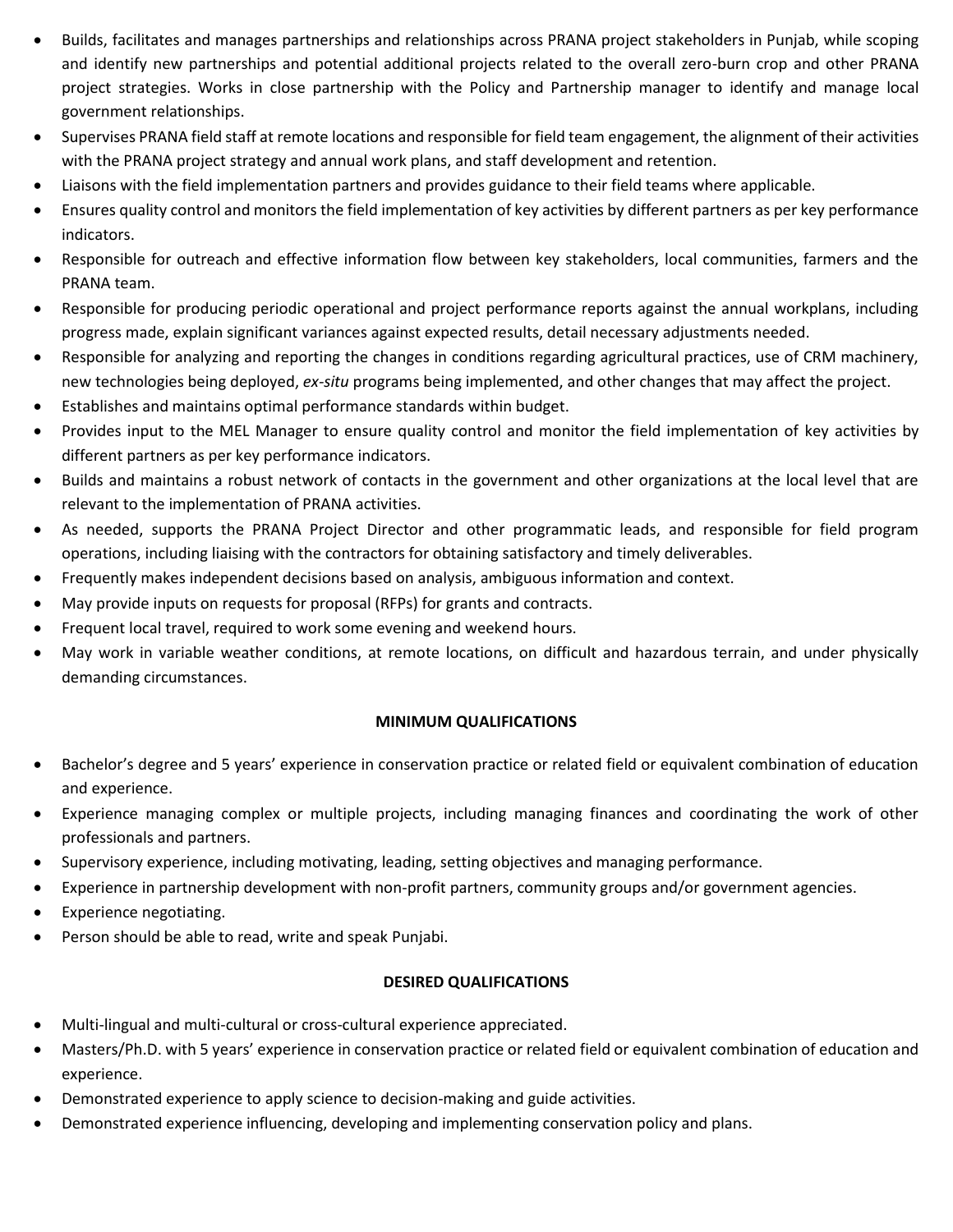- Knowledge of current trends and practices in relevant discipline(s) and regions.
- Ability to develop practical applications of scientific concepts and technical innovations for conservation purposes.
- Knowledge of methods and standards of biodiversity information systems and initiatives or related field.
- Communicating clearly via written, spoken, and graphical means in English and other relevant languages.
- Politically savvy.
- Fundraising experience, including identifying donor prospects and donor cultivation is a plus.
- Person should be able to read, write and speak Punjabi.

#### **ORGANIZATIONAL COMPETENCIES**

| <b>Builds</b>                         | Builds productive relationships by interacting with others in ways that enhance mutual trust and                                                                                                                                                                                                                                                                                                                                                                                                                       |
|---------------------------------------|------------------------------------------------------------------------------------------------------------------------------------------------------------------------------------------------------------------------------------------------------------------------------------------------------------------------------------------------------------------------------------------------------------------------------------------------------------------------------------------------------------------------|
| <b>Relationships</b>                  | commitment.                                                                                                                                                                                                                                                                                                                                                                                                                                                                                                            |
| <b>Collaboration &amp;</b>            | Works collaboratively with stakeholders across levels, geographies, backgrounds, and cultures to improve                                                                                                                                                                                                                                                                                                                                                                                                               |
| <b>Teamwork</b>                       | decisions, strengthen commitment, and be more effective.                                                                                                                                                                                                                                                                                                                                                                                                                                                               |
| <b>Communicates</b>                   | Communicates proactively and in a timely manner to share information, persuade, and influence with the                                                                                                                                                                                                                                                                                                                                                                                                                 |
| Authentically                         | appropriate level of detail, tone, and opportunities for feedback.                                                                                                                                                                                                                                                                                                                                                                                                                                                     |
| <b>Develops</b>                       | Takes ownership to help develop others' skills, behaviors, and mindsets to help them maximize their                                                                                                                                                                                                                                                                                                                                                                                                                    |
| <b>Others</b>                         | workplace contributions.                                                                                                                                                                                                                                                                                                                                                                                                                                                                                               |
| <b>Drives for</b>                     | Sets challenging goals and objectives based on a strong sense of purpose and high-performance standards                                                                                                                                                                                                                                                                                                                                                                                                                |
| <b>Results</b>                        | and steadfastly pushes self and others for tangible results, while ensuring work-life balance.                                                                                                                                                                                                                                                                                                                                                                                                                         |
| <b>Leverages</b><br><b>Difference</b> | Demonstrates commitment to harnessing the power of differences strategically; consistently sees, learns<br>from, and takes strategic action related to difference; and demonstrates the self-awareness and behaviors<br>to work across differences of identity and power respectfully and effectively with all stakeholder. Actively<br>seeks to build and retain a diverse workforce and fosters an equitable inclusive workplace by drawing upon<br>diverse perspectives.                                            |
| <b>Systems</b><br>Leadership          | Thinks and acts from a broad perspective with a long-term view and an understanding of 1) the dynamic<br>nature of large-scale challenges and 2) the need for integrating five key practices: skillfully engaging<br>appropriate people; providing a clear process for change; taking a holistic view of situations; focusing on<br>a small number of strategic actions, while learning from and adapting them over time; and being aware of<br>how one's own thinking or patterns of behavior may be limiting change. |
|                                       |                                                                                                                                                                                                                                                                                                                                                                                                                                                                                                                        |

#### **NCIS is an Equal Opportunity Employer**

Our commitment to diversity includes the recognition that our conservation mission is best advanced by the leadership and contributions of people of all genders with diverse backgrounds, beliefs and cultures. Recruiting and mentoring staff to create an inclusive organization that reflects our global character is a priority and we encourage applicants from all cultures, races, colours, religions, sexes, national or regional origins, ages, disability status, sexual orientations, gender identities, military or veteran status or other status protected by law.

## **HOW TO APPLY**:

**Visit this link:** https://careers.nature.org/

To apply to position number **51357**, submit resume (required) and cover letter separately using the upload buttons. **All applications must be submitted in the system prior to 11:59 p.m. IST on 11-May-22.**

Click "submit" to apply for the position or "save for later" to create a draft application for future submission. Once submitted, applications cannot be revised or edited. Failure to complete required fields may result in your application being disqualified from consideration.